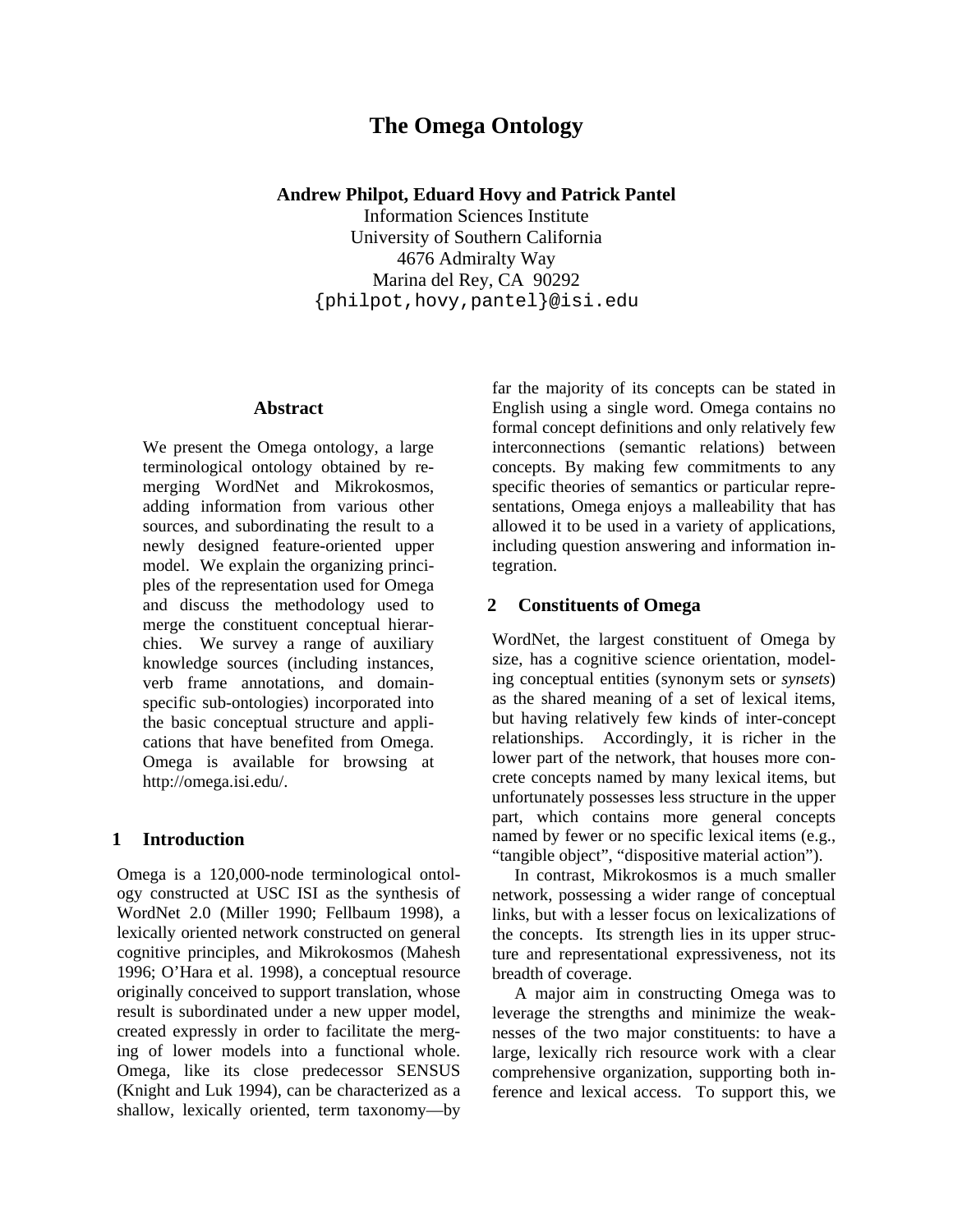began with a newly designed upper model (Philpot et al. 2003) of about 200 nodes, referred to here as the NUM (New Upper Model). Rooted in a single point, NUM is constructed by successive refinement over a set of mutually exclusive features. Figure 1 illustrates a subset of Omega's upper ontology. Top-level children of the root concept |Summum Genus|1 are |Object|, |Event|, and |Property|, which are mutually disjoint. Subtypes of |Object| are two sets of mutually disjoint lattice points: {|Tangible-Object|, |Intangible-Object|} and {|Mental-Object|, |Physical-Object|, |Social-Object|}. Children of |Tangible-Object| are the two lattice point sets {|Nonvolitional-Object|, |Volitional-Object|} and {|Biological-Object|, |Nonbiological-Object|}. The leaves of this upper structure are high-level conceptual categories such as |Nonvolitional-Object| and |Intangible-Multi-Participant-Event|. As these are equivalent to conjunctions of (mutually exclusive) features, they provide an excellent place to root lower-level subtrees of concepts. For example, all plant life belongs under |Nonvolitional-Object|, while interpersonal actions without an intrinsic material effect (e.g., "to cooperate") are subtypes of |Intangible-Multi-Participant-Event|.

### **3 Structure of Omega**

-

Like most ontologies, the heart of Omega is a network of concepts linked by a set of instantiated relationships. Drawing its relationships from both Mikrokosmos and WordNet, and much like that of SENSUS, Omega's concept space is articulated in terms of hierarchical relations such as IS-A, PART-OF, SUBSTANCE-OF, and ELEMENT-OF, as well as lateral ones such as THEME, INSTRUMENT, and PERTAINS-TO. Concepts also possess nonsemantic attributes such as GLOSS.

As in SENSUS, paralleling the concept hierarchy, we collect all lexical items into what can be called language-specific 'lexical spaces'. As with concepts, lexical items may have attributes and lateral links to other entities; in particular, each lexical item contains spelling, morphology, and other orthographic information, and is indirectly, via senses, attached to all concepts it names.

In Omega, rather than directly attaching a lexical item to an appropriate concept as is usu-



**Figure 1.** A subset of Omega's upper structure (NUM) with lattice points. Junctions marked with ⊗ indicate points where a superconcept is elaborated by choosing some value from an exhaustive and mutually exclusive feature set.

ally done, we created a sense object that sits between the two and is linked to both. This step permitted us to treat more accurately the information in WordNet, Mikrokosmos, PropBank (Kingsbury et al. 2002), and other resources. We group together all senses for all languages into a single 'sense space' (see Figure 2).

Sense space considerably simplifies resource alignment and the creation of concepts. Over time it has become apparent that builders of larger-scale lexico-semantic resources like dictionaries, WordNet, and PropBank, find it most convenient to work with wordsenses rather than concepts. On the other hand, builders of ontologies and knowledge representation schemes prefer to work with concepts. Lexico-semanticists prefer wordsenses because it is easier to illustrate small shades of difference in word usage with examples than to provide (formalizable) differentiae that adequately distinguish concepts from one another. For this reason, also, the granularity of wordsenses tends to be rather finer-grained than that of concepts; one estimate based on several French and English dictionaries estimates that people define two to three times as many senses as concepts (Cooper 2005), using as criterion for sense vs. concept the ability (or not, respectively) of a new sense for a word to be metaphorically generated from the existing pool of senses.

<sup>&</sup>lt;sup>1</sup> In this paper, we will notate Omega concepts using |vertical bars|; lexical items will be notated in "quotation marks".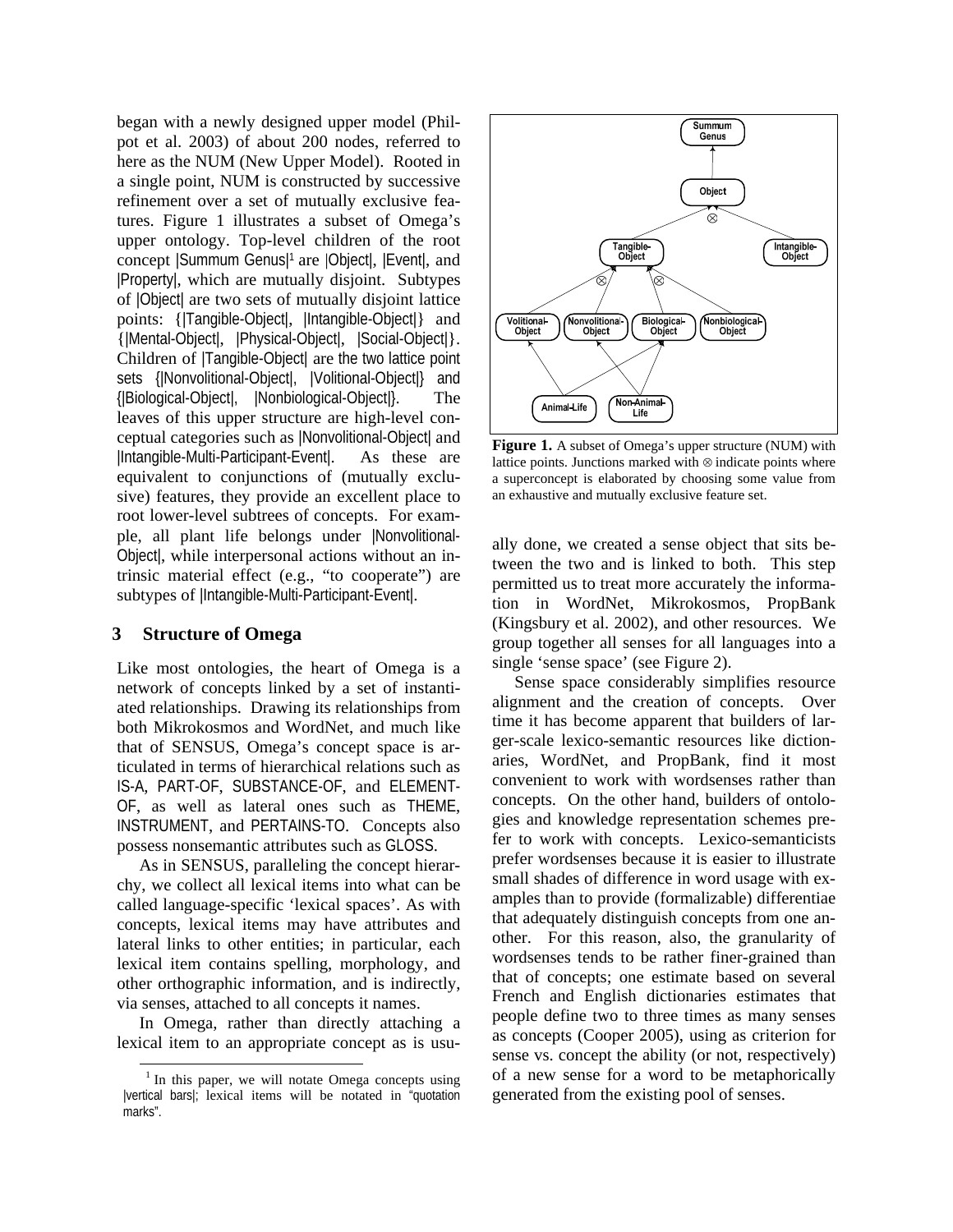In almost all existing large-scale ontology alignment studies using WordNet, Levin classes, and similar, wordsenses have been viewed as if they were concepts. The mismatches in term granularity and definition style leads to an awkward hybridization if one mixes WordNet-style and Mikrokosmos-style entities, but is resolvable following a process of controlled sense compression going from sense to concept space; see (Hovy 2005).

Sense space also facilitates linkage of words from different languages. In a project to manually annotate the nouns and verbs of texts (in Hindi, Arabic, Korean, French, Spanish, and Japanese, as well as their translations into English) with Omega concepts (Farwell et al. 2004; Reeder et al. 2004), we found it useful to gather the various languages' word senses into a single sense space, where overlaps and differences could be identified, before defining the actual Omega contents. Here the granularity of the concept in question had to be such as to represent the meaning distinctions common across the various translations, while their individual languageidiosyncratic facets of difference could remain in the sense hierarchy.

One can thus think of *ontology space* as the *interlingual* representation symbols (symbols capturing common, or common enough, meaning aspects); of *sense space* as the *multi-lingual* representation symbols (symbols for senses that may or may not co-occur across languages, but that are mapped to meanings no more specific than they denote themselves), and of *lexical space* as the *monolingual* representation symbols (namely, the words of each language).

In general, there is a complex many-to-many mapping across both gaps. Accordingly, we created a sense space as part of Omega to make explicit the nature of the attachments between concepts and lexical items. Besides providing a clean substrate for expressing sense-sense relationships, such as syntactic or morphological derivation links, sense objects are useful for lexical annotations of verb frames (e.g., as in Fleischman et al. 2003a), where one is focusing on making relationships between concepts as expressed in texts. See Figure 2, where three concept nodes (on the left), denoting different concepts which can be expressed using the term "shovel" are linked to two different lexical items,



**Figure 2.** Concept/Sense/Lexical linkage, where senses are unlabeled diamonds, solid lines indicate concept/sense and sense/lexical links, and dashed arrows are sense/sense links.

via four unlabeled sense nodes. Two of these senses, |shovel<scoop| (a garden implement) and |shovel,shovelful| (the amount of material a shovel contains) are derived from a third sense corresponding to the act of shoveling; these sensesense links are labeled with *derived-from.* Since such links are predicated on the uses of a particular word in context, they belong in the sense space rather than in the concept or lexical item spaces.

In Omega, concepts are interned, i.e., attached to identifying names which are referenced relative to name spaces; additionally, sets of related name spaces (e.g., lexical items expressed in different natural languages) are grouped together into vocabularies. These constructs allow modularity and flexibility in concept and lexical item name orthography.

Names for Omega concepts derived from WordNet synsets are constructed using a local constraint relaxation procedure, described more fully in (Philpot et al. 2003). While use of arbitrary identifiers such as WordNet synset offsets would be possible, having names based on distinguishing characteristics greatly assists users when browsing and reusing the ontology. Humanspecified concept names are prohibitively expensive to generate for a network of this size.

First, for each synset, a set of candidate names is generated using attributes of the concept or its neighbors. Some of these generation methods include: word(s) from the associated synset (|rattlesnake|, |port,left|); reference to parent or children concepts (|olive<fruit|, |mob>Mafia|); and suffixing with usage, region or subject domain tags (|tonic(music)|, |class(biology)|). Each name is as-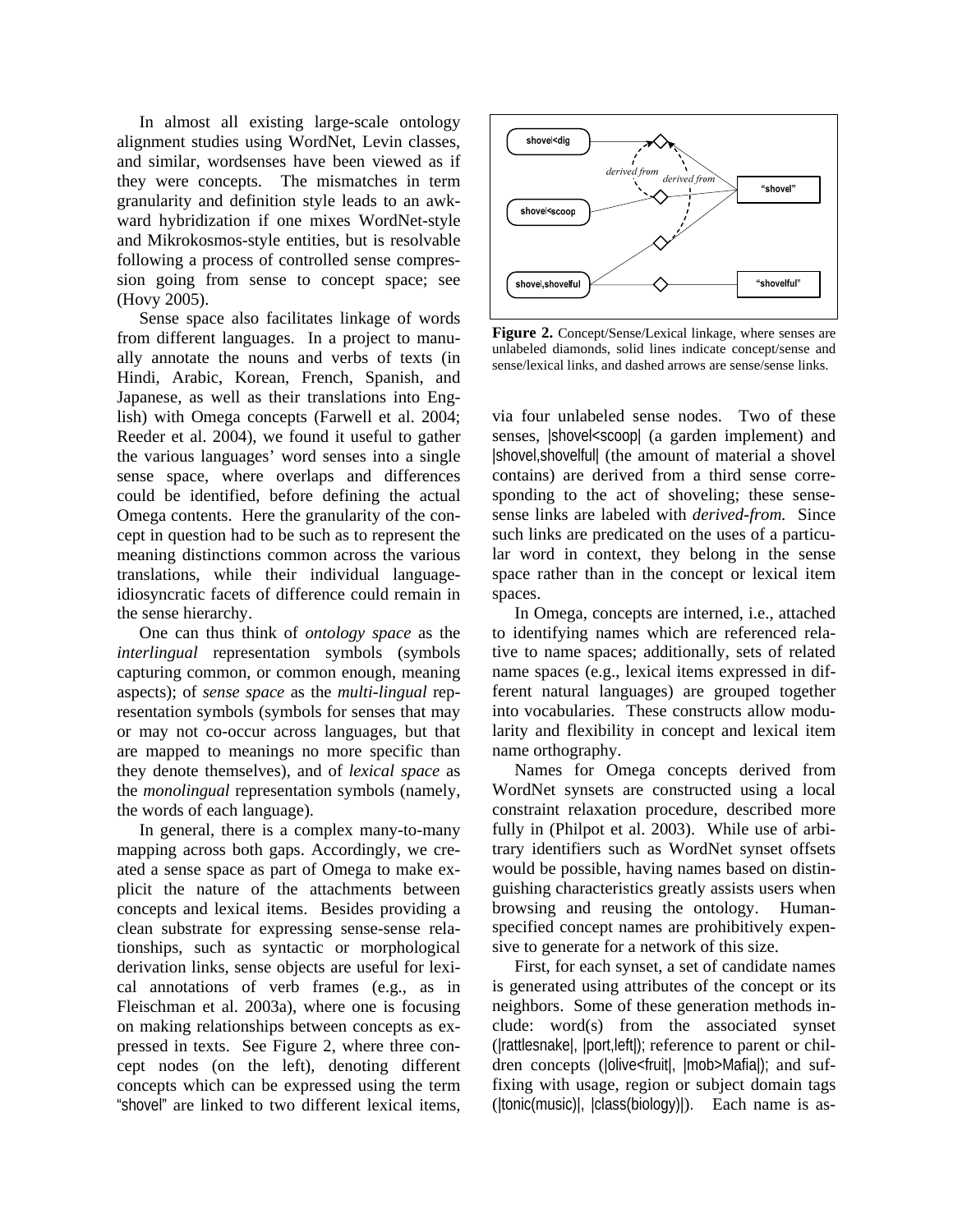

**Figure 3.** Schematic: Merging WordNet and Mikrokosmos into NUM.

signed a score, based on local metrics such as simplicity and brevity as well as global metrics (primarily avoiding ambiguity). Local constraint cost minimization is used to choose names while approximating the maximum global utility of the assignment.

### **4 Construction of Omega via Merging**

Figure 3 shows our merging framework. We constructed Omega using WordNet (reorganized into concepts (named per the above), senses, and lexical items) and Mikrokosmos (slightly reformulated to satisfy minor orthographic and structural issues); together these are termed the source ontologies. The remainder of this section describes the procedure we used to merge WordNet and Mikrokosmos.

With the NUM in place, the upper models of the source ontologies were first removed and the remaining concepts were linked into the leaf nodes of the NUM. Identification and removal of the upper ontology of the WordNet portion was trivial because it had been previously linked to the Penman upper model (Bateman et al. 1989) that we used in SENSUS and our previous version of Omega. For Mikrokosmos, we considered the top four levels to be the upper model in general. The remnants of the source ontologies then formed a set of isolated sub-lattices of related concepts. The root of each of these was either merged with or made a child of a node (typically a leaf node) of NUM, by manual inspection using the glosses, the local lexical item names, and the feature definition of the NUM concept (e.g., lattice points in Figure 1). The re-



Figure 4. Merging Ontology "Curtains". M@ indicates concepts derived from Mikrokosmos whereas W@ indicates concepts derived from WordNet. Concept nodes interior to the curtains are unlabeled.

sult of this process was one single top region (the NUM) below which hang strands of concepts once linked into the upper ontologies of Mikrokosmos and WordNet. These strands are linked together at the leaf nodes of the NUM and form two "curtains" that hang below, as yet unconnected. On one curtain typically there exists a strand of Mikrokosmos concepts and on the other side exists a strand of WordNet concepts. In the next two phases we sewed up the curtain by first merging the leaf of one side of the curtain into the other, forming a "concept bubble." Then, the bubble was flattened out by merging the interior elements of one side of the curtain into the other. See Figure 4.

At this point, we merged leaves from one curtain (typically the Mikrokosmos curtain) into (possibly leaf) nodes from the other curtain. Then, the resulting bubbles were sewn together. All combinations of pairs of concepts, one from each side of a given bubble, were compared using a learned classifier based on a few hand-aligned examples. The combination which provided the largest number of consistent high-quality matches was presented to a human to accept, reject or edit. The relatively small number of rejected bubbles was retained unmerged. For more details on the merging process, see (Philpot et al. 2003).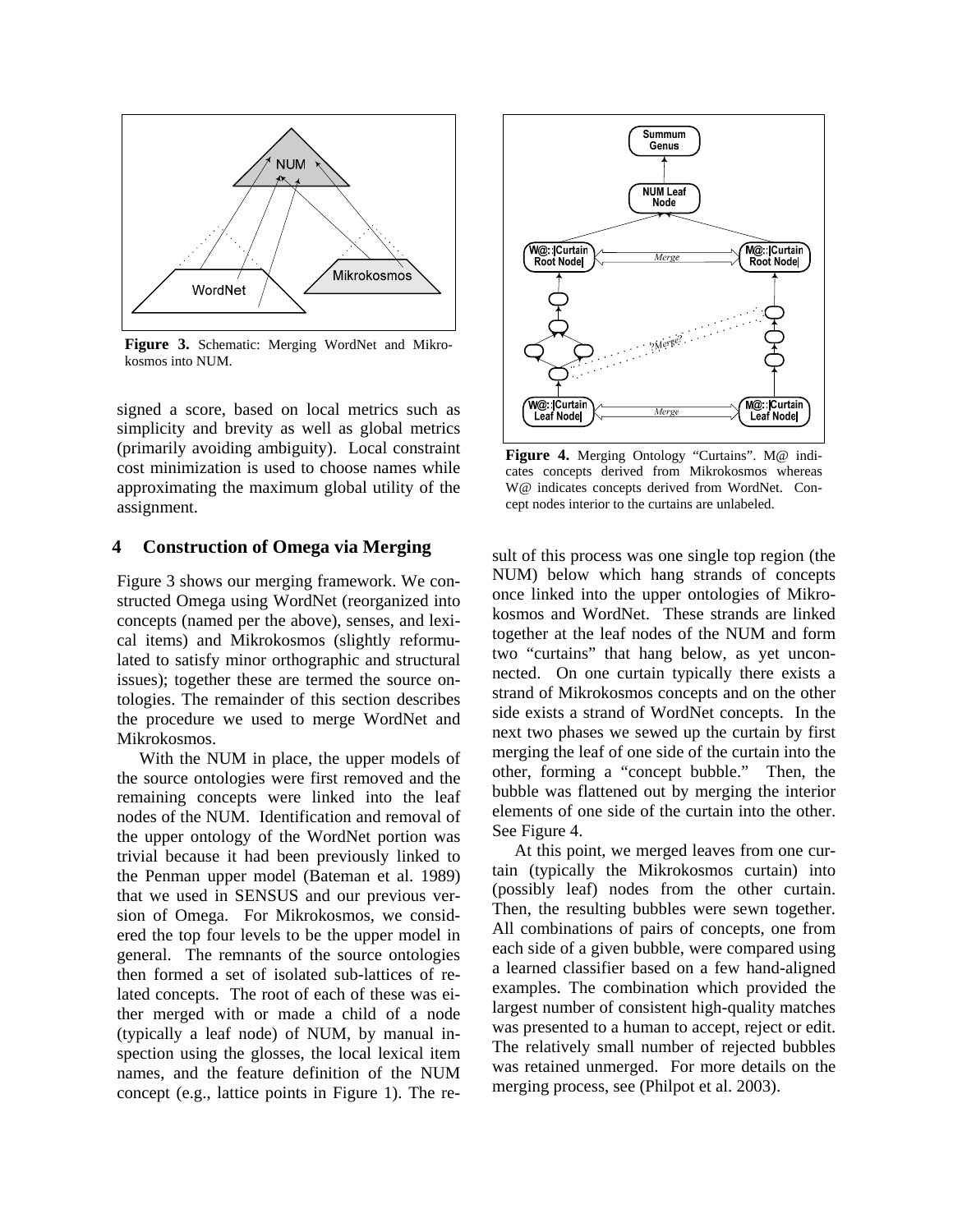### **5 Omega's Auxiliary Knowledge Sources**

The Omega ontology, constructed as outlined above, contains about 120,000 concepts, 156,000 English-language lexical items, 28,000 Spanishlanguage lexical items, and 270,000 senses. As such, it has shown great utility for research and applications such as information integration and translation. Beyond these, in this section we provide summary descriptions of the various tools we have developed and other knowledge resources we have linked to the ontology core.

### **5.1 Tools**

A web-based browser called Mammoth is available at http://omega.isi.edu/. Mammoth allows interactive visualization of both the current and research versions of Omega, as well as the older ontology SENSUS, also developed at ISI. A command-line interface to Omega, suitable for calling by client programs, is available. Omega is currently implemented using the persistent storage mechanism of the PowerLoom description logic (Chalupsky et al. 2003), which also exposes a relational database view of the concepts, senses, and lexical items.

#### **5.2 Frames**

As part of a semantic annotation experiment, we have used Omega as the substrate for merging various available data collections which define the semantic frame structures having the predicates used for annotation: FrameNet, PropBank, and LCS database. Each has a different view and a different coverage, so we integrate all information into the Omega ontology. We currently assign frame information only to verb senses and align frame roles among frames.

 FrameNet (Baker et al. 1998) defines semantic frames involving various participants, properties, and other conceptual roles, and for each frame, corresponding words are associated. FrameNet II (as of January 2004) defines 487 distinct frames and 6,743 predicate lexicons (2,300 verbs). In Omega, these frames are represented as a set of 73,000 links between sense objects and interned frame pseudo-concepts.

PropBank (Kingsbury et al. 2002) defines predicate-argument structures on a per-predicate basis, and the core elements of each predicate are simply numbered. PropBank (as of February 2004) covers 3,323 predicate verbs and 4,659 framesets, for a total of 40,000 links in Omega.

LCS (Lexical Conceptual Structures) database (Dorr and Habash 2001) contains hand-tagged structures organized based on Levin's English verb classes and alternations (Levin 1993); it contains 4,452 verbs in 492 classes and corresponds to 73,000 links in Omega.

Additionally, we have reformulated the simple verb frame schemata that are provided within WordNet itself into a similar format (35 frames, 63,000 links).

The frame alignment, and once that is accomplished, the alignment of individual roles within each pair of frames, was first produced automatically, by an algorithm that considered 13 features of frames and the ontology organization, and then manually checked by two humans. More details are provided in (Kwon and Hovy 2005).

#### **5.3 Instances and Mined Knowledge**

Omega's implementation contains infrastructure for representing and managing large numbers of concept instances (including a database-backed persistent storage mechanism). Instance sets which have been linked into Omega include named entities mined at ISI (470,000 from Fleischman et al. 2003b; 764,000 from Pantel et al. 2004) and noun-noun compounds (from Pantel: 36,000 terms). Additionally, two geographic gazetteers (GNIS from USGS: 1.9 million points of interest; GNS from NGA: 5.4 million points of interest) have been fully linked into Omega, including part/whole relations, a feature typology, and lexical items for all known place names.

#### **5.4 Concept Annotations**

l

Leveraging Omega's deep relationship to Word-Net, we have incorporated other WordNet-based corpora, including the Semcor corpus<sup>2</sup>, WordNet Topic Signatures (Agirre et al. 2004) (197 million links), and WordNet Subject Domains (Magnini et al. 2000) (200 concepts, 86,000 links). We have also begun looking at incorporating Extended WordNet (XWN) (Moldovan et al. 2001).

The Semcor corpus is available from http://www.cs.unt.edu/~rada/downloads.html.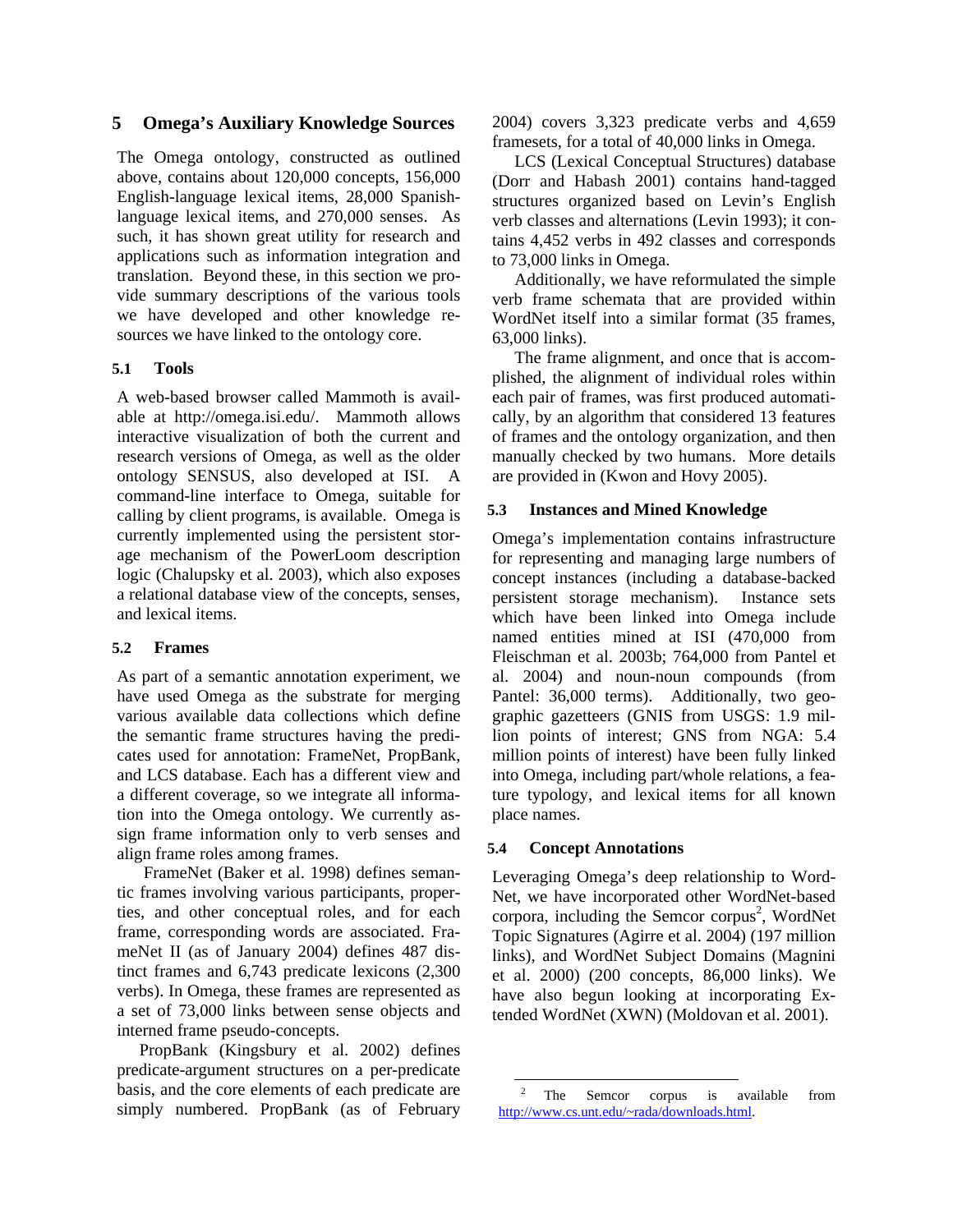### **5.5 Domain Models and Domain-specific Extensions**

In support of various applications, we have automatically linked the results of domain specific ontologies into Omega (Klavans et al. 2002; Hovy et al. 2003a).

# **6 Applications**

Omega has been used to support information integration across databases. In (Hovy et al. 2001), the conceptual hierarchy was extended with a domain specific model describing aspects of energy time series. These aspects expressed the metadata conceptualizations of several information sources containing tens of thousands of different time series, which were thereby linked to the appropriate Omega concepts. Users could browse the ontology to find the time series of interest and computer systems accessing of the time series data could use the feature descriptions of domain model concepts to plan and execute multi-source queries.

A related use of Omega was in supporting a related multi-lingual question answering application called AskCal (Philpot et al. 2002). The user's natural language question was parsed using Omega's lexical items; the question type and other aspects of the parse were dynamically constrained using ontological relationships existing among already understood fragments of the sentence.

Omega has been used as a term repository in two projects that manually construct shallow 'literal' semantic representations for text. The IL-Annot project (Farwell et al. 2004; Reeder et al. 2004), containing six partners, had humans annotate text translated from six languages into English; the symbols for nouns, verbs, and adjectives were taken by specialized annotation interface directly from Omega. A similar, ongoing, project, OntoBank, is collaborating with PropBank and other partners to perform the same type of annotation at a very large scale (Hovy et al. 2003b).Omega has also served more passively as the substrate for integrating hierarchical information harvested from online glossaries (Klavans et al. 2002).

### **7 Discussion and Future Work**

Creating an ontology requires repeated decisions about concept creation and placement. Different decision criteria and methodologies give rise to legitimate but different ontologies (see (Hovy 2005) for a discussion of the five major methodologies in use). Omega's growth is grounded in our desire to avoid committing to any specific semantic theory or representation. That way, we avoid falling into methodology-derived black holes and besides can support more users who can tease out the parts of Omega that suit their tasks. The future of Omega lies then in merging together more ontologies, including upper models such as Dolce (Gangemi et al. 2002) and SUMO (Niles et al. 2001), as well as automatically harvesting and integrating instances, entailments, and other knowledge from the Web, domain documents, video, speech, and other media.

In an effort to automatically update and grow ontologies, many researchers including the authors have proposed algorithms for harvesting shallow semantic resources such as term lists, conceptualizations and semantic relations from text corpora and the Web. However, few have succeeded in automatically incorporating this knowledge into a formal ontology.

The need for machine-assisted ontology construction is stronger than ever. It is increasingly clear that humans cannot manually structure the available knowledge at the same pace as it becomes available. However, addressing the general problem of automatic ontology growing is daunting and over-ambitious.

We have tested some algorithms for automatically harvesting semantic knowledge, such as new term lists, concepts, similarity relations, subclass/superclass relations, and several finegrained verb semantic relations, and have encountered several challenging issues when deploying these resources in natural language applications since the knowledge is not integrated into any formal knowledge representation.

In response, we have developed a general computational approach for representing a lexical ontology, such as Omega, that enables the automatic integration of certain kinds of shallow semantic resources into the ontology (Pantel 2005). The approach assigns syntactic features to each node in an ontology and then attaches shallow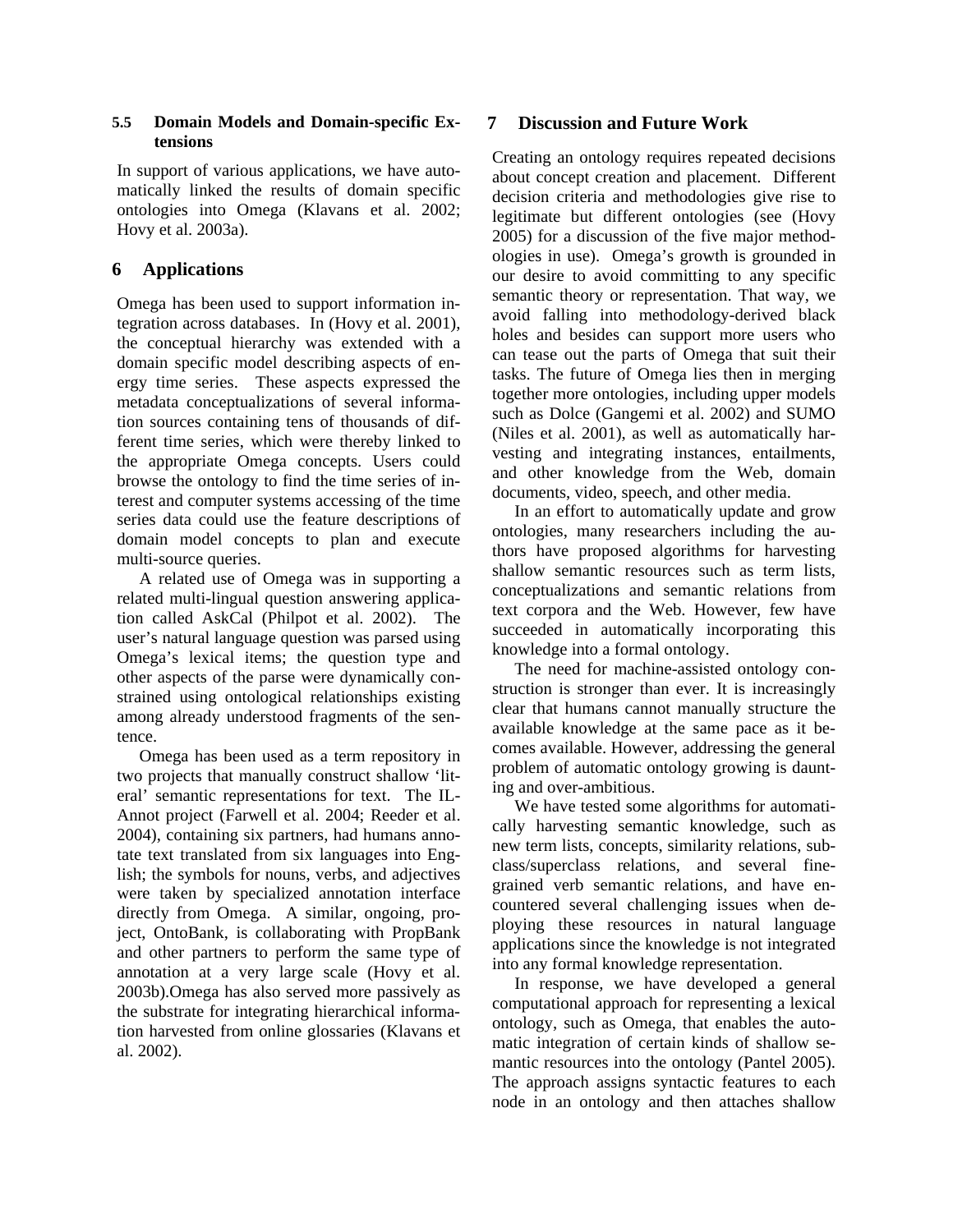semantic resources by matching on these features. We term *ontologizing* a lexical-semantic resource as the task of sense disambiguating the resource. This problem is different but not orthogonal to word-sense disambiguation. If we could disambiguate large collections of text with high accuracy, then current methods for building lexicalsemantic resources could easily be applied to ontologize them by treating each word's senses as separate words. Our method does not require the disambiguation of text. Instead, it relies on the principle of distributional similarity, which links the semantics of words with their syntactic behavior, and the observation that polysemous words that are similar in one sense tend to be dissimilar in their other senses.

#### **8 Conclusions**

In this paper, we introduced Omega, ISI's 120,000-node terminological ontology. Omega was constructed by merging WordNet 2.0 and Mikrokosmos into a new upper model, created expressly in order to facilitate the merging of lower models into a functional whole. Several auxiliary knowledge sources (such as FrameNet, PropBank, automatically mined knowledge and concept annotations) have also been integrated.

Omega contains no formal concept definitions and only relatively few interconnections between concepts. By making few commitments to any specific theories of semantics or particular representations, Omega enjoys a malleability that has allowed it to be used in a variety of applications, including question answering and information integration.

The future of Omega lies in harvesting and integrating more knowledge sources such as existing ontologies, like Dolce and SUMO, and new concepts and relations mined from media such as textual documents and the web.

#### **References**

Agirre, E. and Lopez de Lacalle Lekuona, O. 2004. Publicly available topic signatures for all Word-Net nominal senses. *Proceedings of the 4th International Conference on Languages Resources and Evaluations (LREC).* Lisbon, Portugal.

- Baker, C.; Fillmore, C.; and Lowe, J. 1998. The Berkeley FrameNet project. *Proceedings of COLING-ACL*. Montreal, Canada.
- Bateman, J.A., Kasper, R.T., Moore, J.D., and Whitney, R.A. 1989. A General Organization of Knowledge for Natural Language Processing: The Penman Upper Model. Unpublished research report, USC/Information Sciences Institute, Marina del Rey, CA.
- Chalupsky, H. and Russ, T.A. 2003. The Power-Loom Knowledge Representation & Reasoning System.

http://www.isi.edu/isd/LOOM/PowerLoom/.

- Cooper, M.C. 2005. A Mathematical Model of Historical Semantics and the Grouping of Word Meanings into Concepts. *Computational Linguistics* 31(2).
- Dorr, B. and Habash, N. 2001. Lexical Conceptual Structure Lexicons. In Calzolari et al. ISLE-IST-1999-10647-WP2-WP3, *Survey of Major Approaches Towards Bilingual/Multilingual Lexicons*.
- Farwell, D., Helmreich, S., Reed, F., Dorr, B., and Habash, N., Hovy, E., Levin, L., Miller, K., Mitamura, T., Rambow, O., and Siddharthan, A. 2004. Interlingual Annotation of Multilingual Text Corpora. In *Proceedings of the Workshop on Frontiers in Corpus Annotation, NAACL/HLT' 04*, Boston, MA.
- Fellbaum, C. (ed.) 1998. *WordNet: An On-line Lexical Database and Some of its Applications*. MIT Press, Cambridge, MA.
- Fleischman, M., Kwon, N., and Hovy, E.H. 2003a. Maximum Entropy Models for FrameNet Classification. In *Proceedings of EMNLP-03,* Sapporo, Japan.
- Fleischman, M., Hovy, E.H. and Echihabi, A. 2003b. Offline strategies for online question answering: Answering questions before they are asked. *Proceedings of ACL-03*. Sapporo, Japan.
- Gangemi, A., Guarino, N., Masolo, C., Oltramari, A. and Schneider, L. 2002. Sweetening Ontologies with DOLCE. *Proceedings of EKAW*. Siguenza, Spain.
- Hovy, E.H., Philpot, A., Ambite, J.L., Arens, Y., Klavans, J., Bourne, W., and Saroz, D. 2001. Data Acquisition and Integration in the DGRC's Energy Data Collection Project. *Proceedings of*